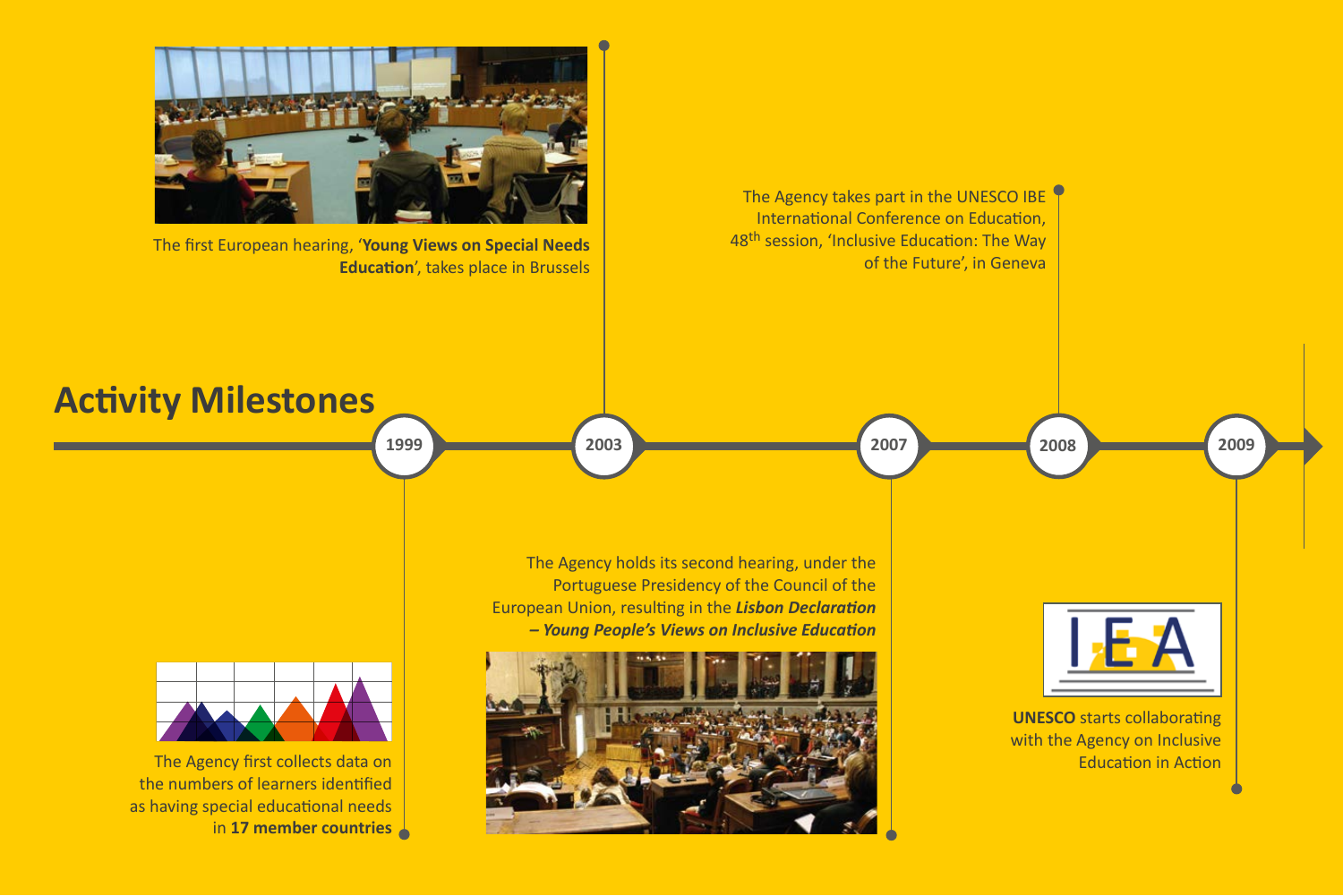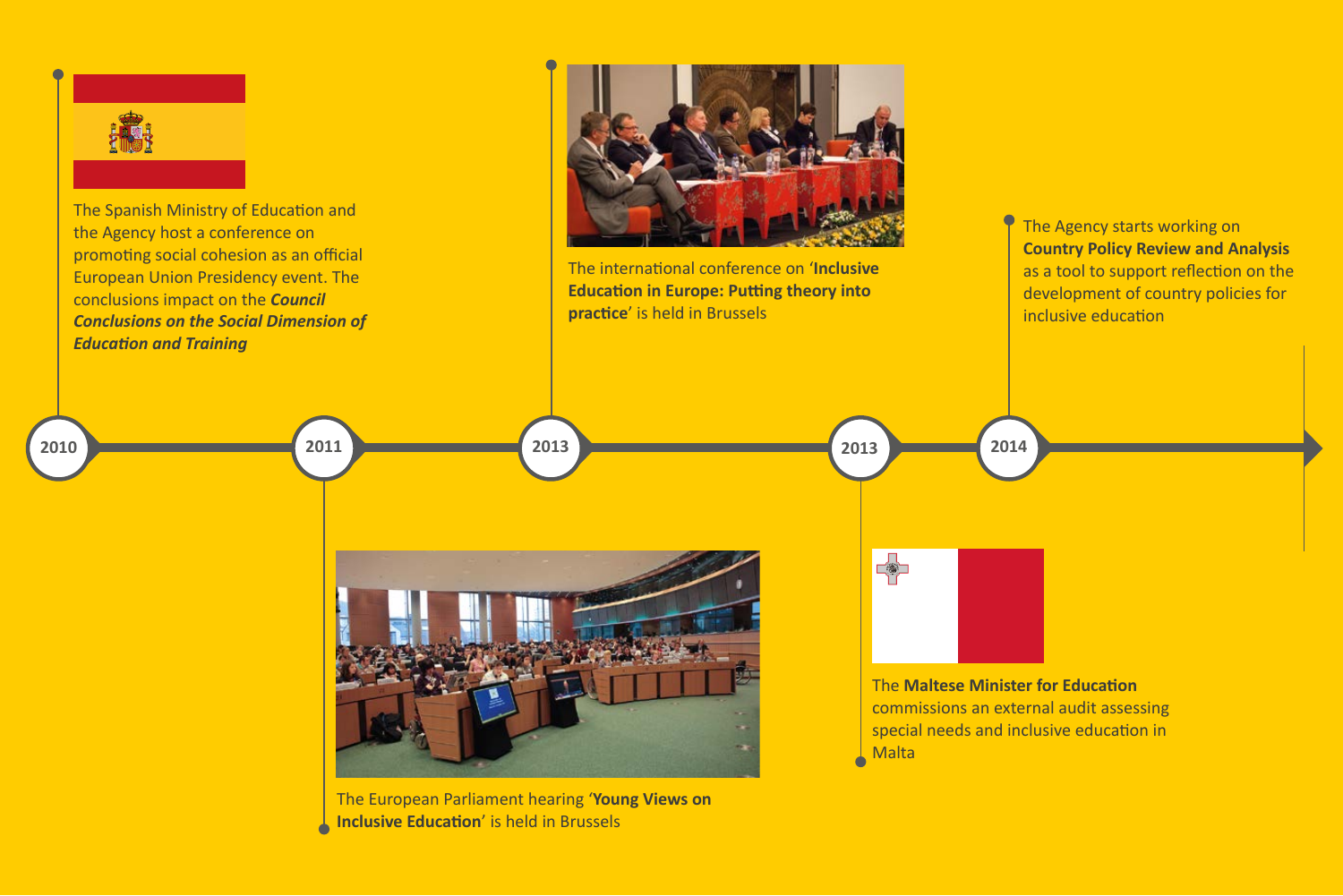

The **Icelandic Ministry of Education, Science and Culture** commissions the Agency to conduct an external audit of Iceland's system for inclusive education



The Agency publishes its first Cross-Country Report, based on the first **European Agency Statistics on Inclusive Education** dataset, focusing on the 2012/2013 school year



The Agency is invited to participate in two Education and Training 2020 Working Groups. These are on **Schools** and on **Promoting Common Values and Inclusive Education**

**2017** 

**2016** 



Luxembourg hosts the fourth Agency hearing, '**Inclusive Education: Take Action!**'

Under the Maltese Presidency of the Council of the European Union, the Agency hosts an Education and Training 2020 peer-learning activity on '**Promoting citizenship and the common values of freedom, tolerance and non-discrimination through education**'

**2015**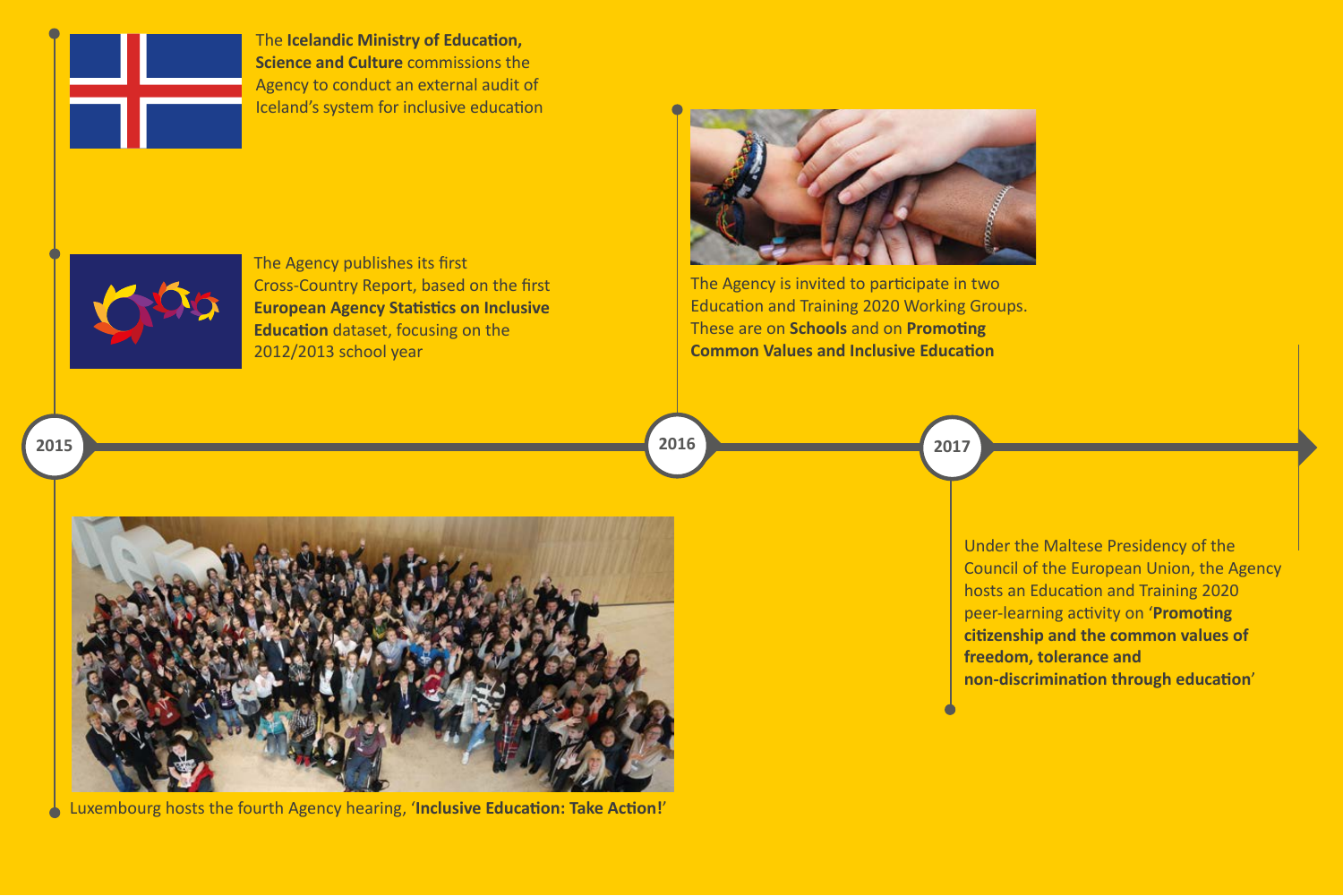

The Agency works with **UNESCO** and the **Network of Education Policy Centers** to produce the 2021 *Global Education Monitoring Regional Report* on inclusion and education in Central and Eastern Europe, Caucasus and Central Asia

The Agency is invited to be a technical provider in the **European Commission's Structural Reform Support Programme** actions in Cyprus and Poland. This leads to further actions over the following years

**2018** 



'**Towards a European Education Area – Promoting Common Values and Inclusive Education**', a conference under the Bulgarian Presidency of the Council of the European Union, shares the Financing Policies for Inclusive Education Systems project findings

**2019** 



The Agency participates in a UNESCO meeting formulating the *Cali Commitment to equity and inclusion in education* in Cali, Colombia

The Agency is selected to take part in three European Commission Working Groups: on **Early Childhood Education and Care**; on **Schools**; and on **Equality and Values in Education and Training**

**2021** 

**2020**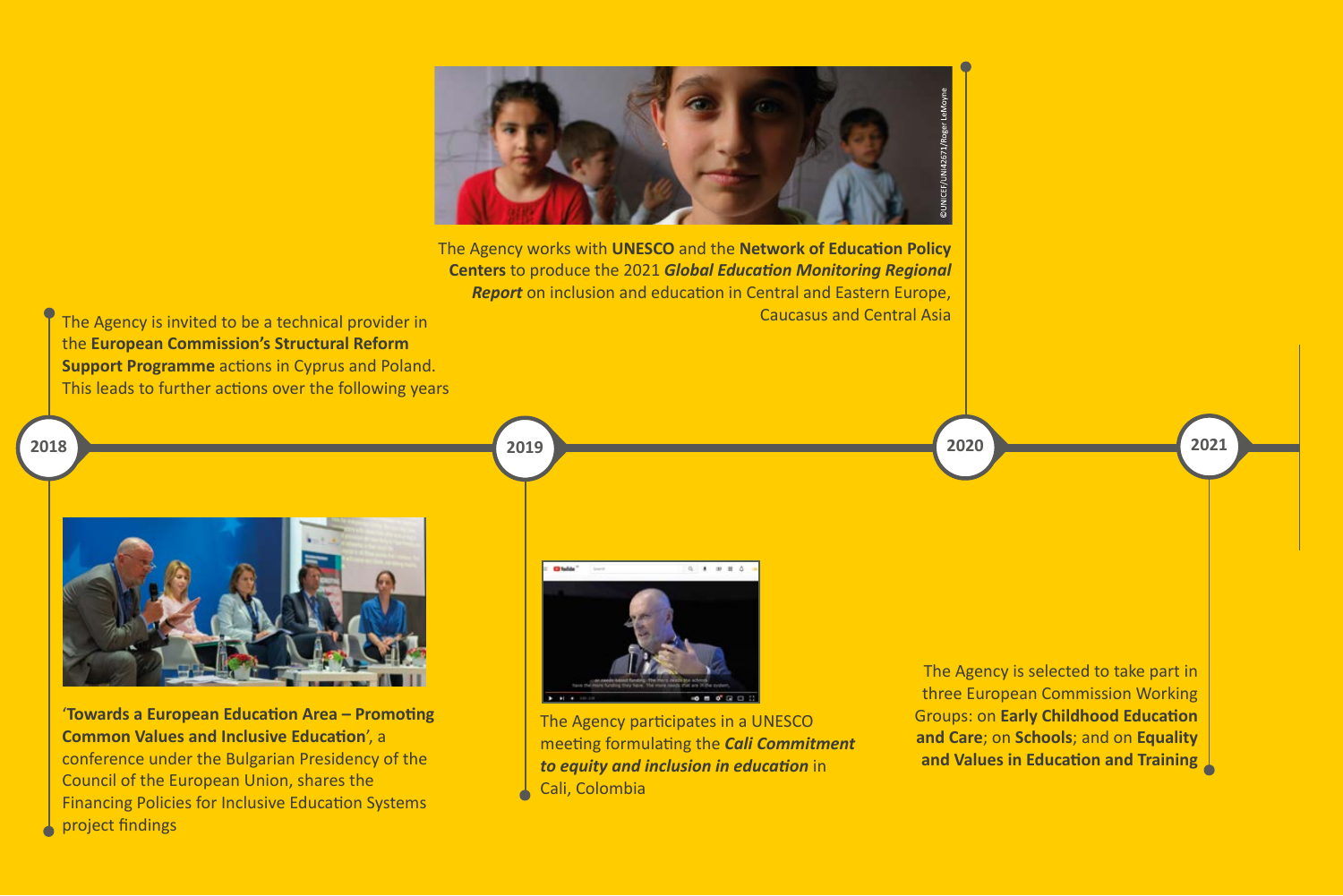

The Agency opens a liaison office in Brussels with the ambition to tie in further with European Union-level policy